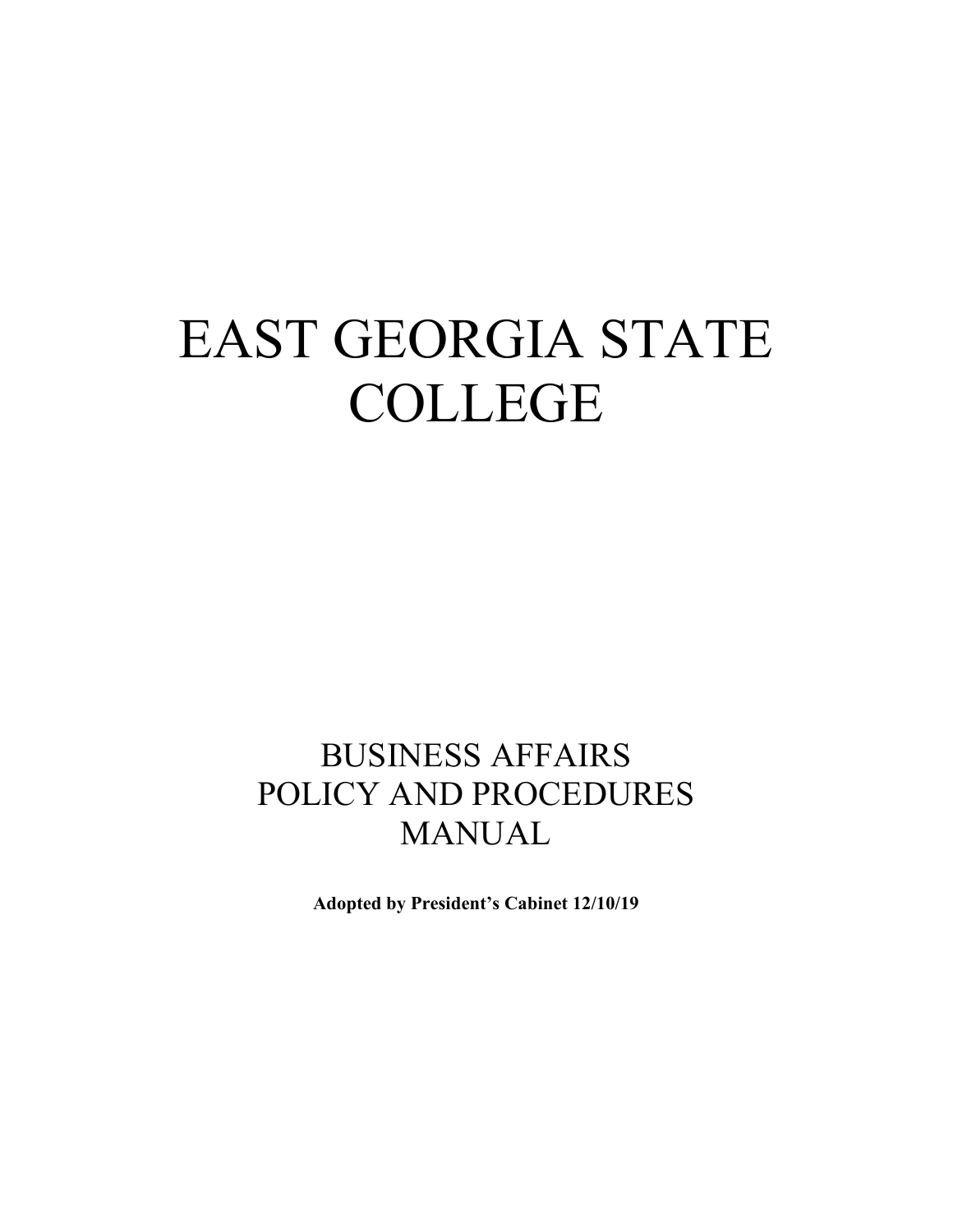# Table of Contents

| Fiscal/Fiduciary Responsibility and Definitions   | 3              |
|---------------------------------------------------|----------------|
| <b>Institutional Budgets</b>                      | $\overline{4}$ |
| <b>ACCOUNTING SERVICES</b>                        |                |
| <b>Student Fees</b>                               | 4              |
| Cash Receipting and Cash Management               | 4              |
| Returned Checks for Tuition and Fees              | 4              |
| Returned Checks not related to Tuition and Fees   | 5              |
| <b>Student Accounts Receivable</b>                | 5              |
| Non-Student Accounts Receivable                   | 5              |
| <b>Billing Dispute</b>                            | 5              |
| Cat Card Usage                                    | 5              |
| Parking Permits and Parking Tickets               | 5              |
| Payroll                                           | 5              |
| Mail Room                                         | 6              |
| Financial Accounting/Purchasing                   |                |
| Purchasing                                        | 6              |
| <b>Information Technology Equipment Purchases</b> | 7              |
| Use of College Logos and Trademarks               | $\overline{7}$ |
| <b>Employee Purchasing</b>                        | 7              |
| Return of Merchandise                             | 7              |
| Contracts                                         | 7              |
| Vendor Background Checks                          | 8              |
| Purchases of Uniforms and Clothing                | $8\,$          |
| Internal Purchases - Copy Paper                   | 9              |
| Copy Machines                                     | 9              |
| <b>Accounts Payable</b>                           | 9              |
| <b>Invoice Routing</b>                            | 9              |
| Prepayments                                       | 10             |
| Georgia Sales and Use Tax                         | 10             |
| <b>Taxes of Other States</b>                      | 10             |
| Travel of Employees                               | 10             |
| Sponsored Accounting                              |                |
| Scholarships                                      | 11             |
| Grants                                            |                |
| <b>Asset Management</b>                           |                |
| <b>Surplus Property</b>                           | 11             |
| Miscellaneous                                     |                |
| Vending                                           | 12             |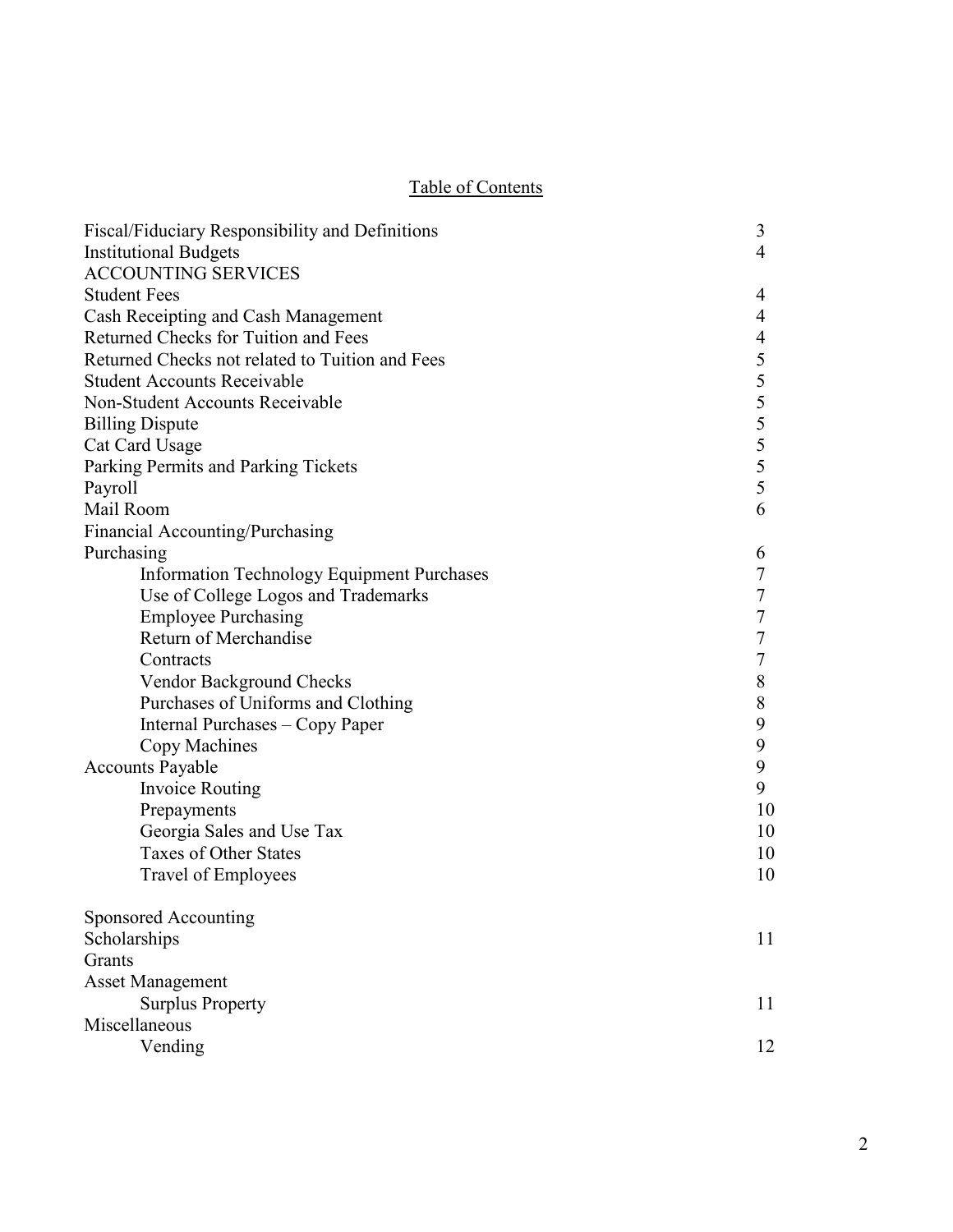Business Affairs is responsible for the maintenance of the college's official accounting records and for the payment of the college's legally incurred obligations for goods and services. Business Affairs is responsible for cash management, accounts receivable, bank reconciliation, payroll, purchasing, accounts payable, grants administration, budgets, student accounts, auxiliary operations, facilities, and asset/inventory management.

# **Fiscal/Fiduciary Responsibility**

The approval process for financial transactions is necessary to ensure transactions are appropriately reviewed by an individual with fiscal responsibility and accountability. Approval of documents and transactions is a form of internal control which safeguards institutional assets from unauthorized acquisition, use, or disposition.

# **Definitions**

- Budget Manager: Administrator with management and budgetary authority over department of the institution as defined in the College's organization chart. (i.e.: Vice President, Deans/Directors, Department Chair/Head, and Principal Investigators of sponsored grants/contracts). These individuals can approve financial transactions and are assigned responsibility for operations of a specific budget department identification number which is maintained in the College's financial system. Business Affairs maintains manager data as changes in positions occur. Final approval authority is at the Unit Head level.
- Organizational Unit: Unique academic or administrative department of the institution for which a separate budget is maintained (i.e.: Biology Department or Academic Affairs).
- Fiscal and fiduciary responsibility: Refers to approval of financial and/or business transactions listed below; and to all corresponding types of funds provided to a departmental unit or any faculty or staff member within a given unit, including but not limited to: State Appropriations, Tuition, Other General, Auxiliary, Student Activities, Student Technology Fee, Facilities and Administrative, Departmental Sales and Services, Agency, and sponsored grant/contract funds.

Budget Managers as described above retain primary management authority and approval status of the fiscal responsibilities for their respective departmental budget(s). Budget managers, with Vice Presidential approval, may delegate an alternate approver or employee within the unit to approve the transactions listed below. Budget Managers retain responsibility for transactions executed by delegated authority. Approval authority means that the individual's signature or electronic approval must be provided to initiate financial transactions and/or fiduciary actions. Management or approval authority does not mean the individual approving must personally conduct all administrative duties; however, Budget Managers must assure operations within their unit meet established policies and procedures and provide signature approval (on paper or through eProcurement).

At no time may a requester approve payments made payable to themselves. These types of payment requests must be routed to higher authority. (Petty Cash and/or Check Requests)

**Fiscal Processes requiring Budget Manager Approval:** The following provide examples of the primary financial transactions requested by institution departments; however, this policy applies to all financial transaction types.

#### 1. **Expenditures (Non-Personal Service)**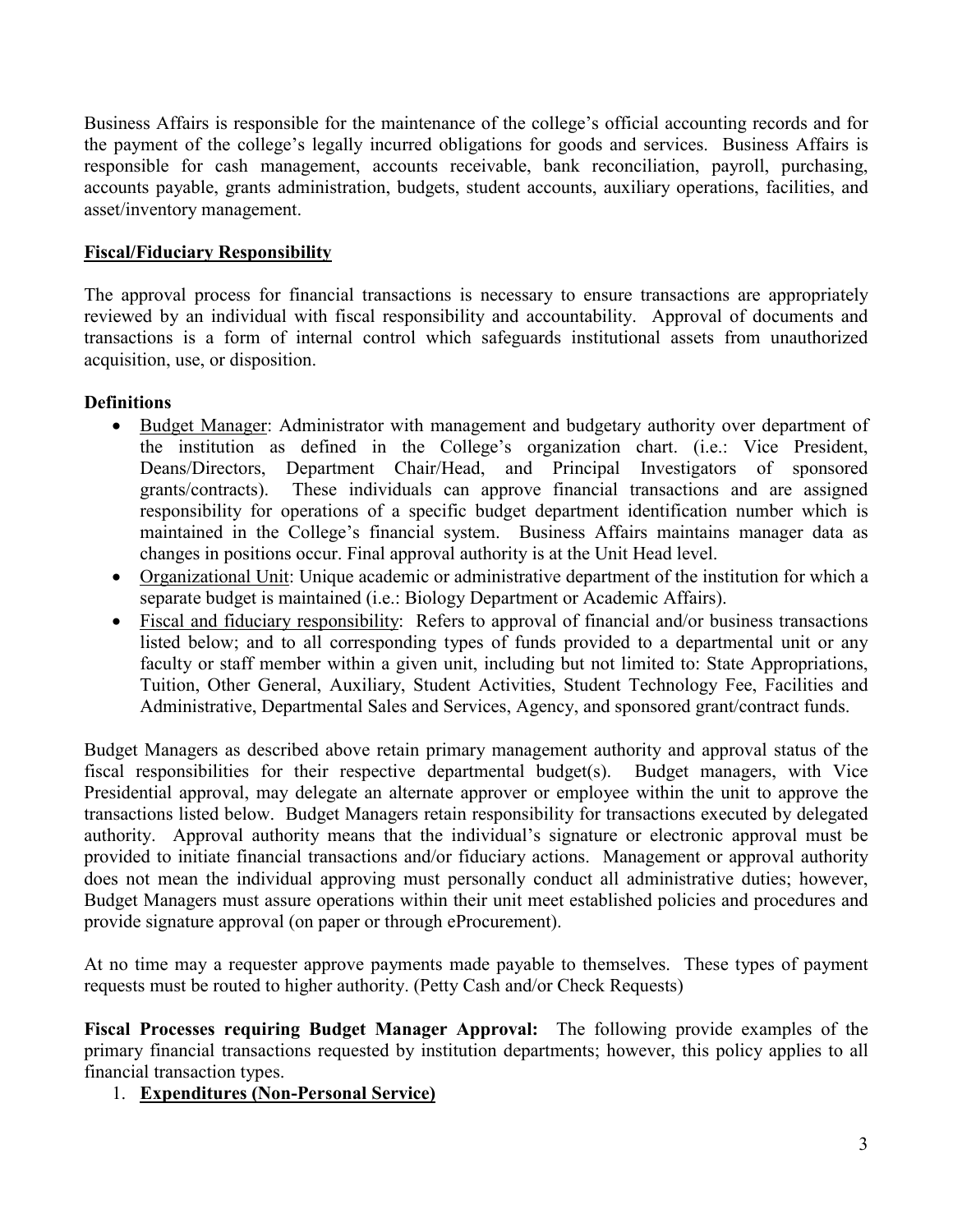Fund Requests for P-card Purchases, eProcurement, Travel Authorization and Expense Requests, Departmental Requests, and Check Requests

# 2. **Expenditures (Personal Service)**

Payroll Expense Reallocations

# 3. **Cash Receipts**

Deposit transmittals, petty cash requests/receipts

# 4. **Equipment Inventory**

Annual Inventory Reports, Equipment Transfer and Equipment Disposition forms

# **Institutional Budgets**

The Vice President for Business Affairs is responsible for the preparation of the annual operating budgets of the institution and the quarterly budget amendments. The EGSC budgets express the intentions and strategic plan of the College in terms of dollars. These operating budgets include all the financial operating resources available to the college during a given fiscal year.

The Vice President for Business Affairs follows guidelines and policies as established by the Department of Audits, the Board of Regents and the College in the preparation of the annual operating budgets and the subsequent budget amendments. All operating budgets of the College are established upon the structure outlined in the College and University Business Administration and the Policies and Procedures Manual of the University System.

Administrative and planning responsibility for budgetary units within the college is delegated by the President to the unit heads. The Vice President for Business Affairs coordinates annual budget planning with Unit Heads. Final budget allocations are determined by the President and the Vice President for Business Affairs. Unit Heads will be notified by the Vice President for Business Affairs of final allocations at the beginning of each fiscal year. Monthly budget reports will be made available to each budget manager and should be reviewed promptly, with discrepancies noted and communicated to the Budgets Manager in the office of the VP for Business Affairs.

# **ACCOUNTING SERVICES**

The Director of Student Accounts and Payroll has direct oversight of Student Accounts, Payroll, Cash Management, and Mailroom.

# **Student Fees**

[https://www.usg.edu/business\\_procedures\\_manual/section24/](https://www.usg.edu/business_procedures_manual/section24/) **Cash Receipting and Cash Management**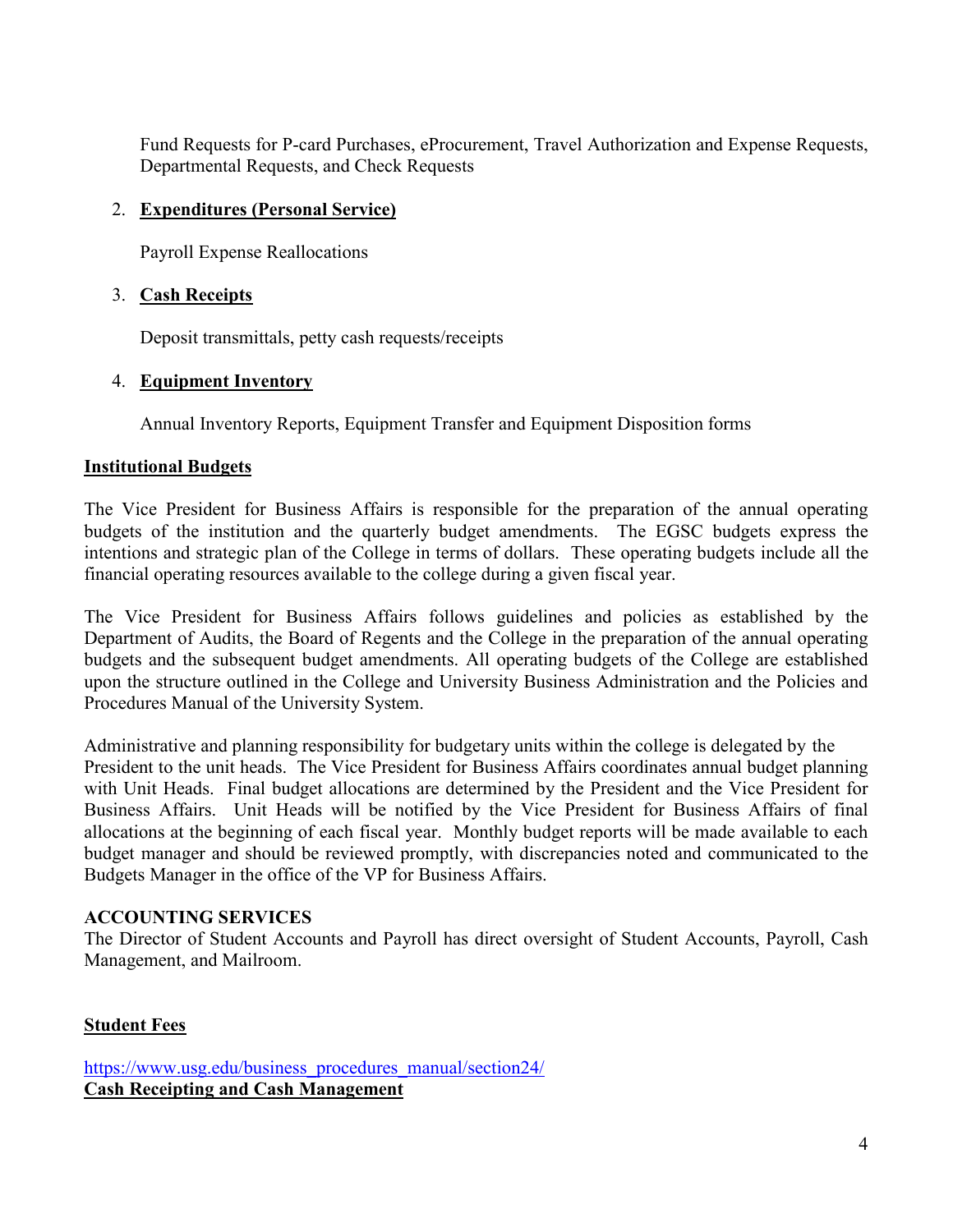#### <http://www.ega.edu/policy/07-cash-management-policy.pdf>

#### **Returned Checks for Tuition and Fees**

EGSC accepts checks, both paper and electronic, as payment for Tuition and Fees. Returned payments will be considered null and void and the fees for which the payment was made will be immediately due on the student account. Students will be notified via EGSC student email of the returned payment that their account has a balance that is due immediately. A \$30 fee will be assessed to the student account for the returned payment. A student account which has two returned payments will not be allowed to have a check presented as future payment. Student accounts which are not brought current due to a returned payment will be processed as outlined in the Non-Payment of Fees Policy found here <http://www.ega.edu/policy/04-non-payment-of-fees-policy.pdf?72718>

After the  $20<sup>th</sup>$  day of classes, students whose accounts have a balance due because of a returned payment that was presented during the re-register period will be immediately dropped from classes.

#### **Returned Checks (not related to Tuition and Fees)**

EGSC accepts checks as payment for services and service-related fees. In the event of a returned check due to insufficient funds, closed account, or incorrect account information, the Payer will be notified via certified mail or overnight priority mail. In compliance with Georgia Law, O.C.G.A. 13-6 15, Payer will be allowed ten days from the date of notification to tender payment in full, plus a fee of \$30. Payers who fail to make recompense within ten days for the returned check may be subject to collections. All fees related to a collection agency acting on the College's behalf will be the responsibility of the Payer.

#### **Student Accounts Receivable**

EGSC uses the Banner Student Information System for the admission of students to the college and as the means of tracking the academic history of all students. Banner includes the admissions module, a registration and student records module and a student accounts receivable module. Student tuition and fees are received through the Banner system which is interfaced with the PeopleSoft Financials System. All receipts handled through the Business Office are processed through Banner. All financial aid funding for students is housed in the Banner system, as well as contract payments for students and institutional waivers of tuition and fees. The non-payment of student fees policy can be found here: <http://www.ega.edu/policy/04-non-payment-of-fees-policy.pdf?72718>

In the event of unforeseen circumstances that create a Student Account Receivable where the student has an outstanding balance, the student will not be allowed to register for a subsequent semester nor receive a transcript from the College until the debt has been paid in full. EGSC reserves the right to turn over past due student accounts to a collection agency. Once a receivable has been turned over to a collection agency, any payments for that receivable must be routed through the collection agency.

#### **Non-Student Accounts Receivable**

Accounting Services is responsible for billing and collecting invoices for goods and services from external parties for units of the College. Non-student accounts receivable are typically attributed to billing for retiree group insurance, billing related to joint-staff arrangements with other units of the University System, billings of copier fees for faculty and staff, billings to auxiliary contractors and other miscellaneous instances where revenue is recognized and a receivable is established by the College.

#### **Billing Dispute**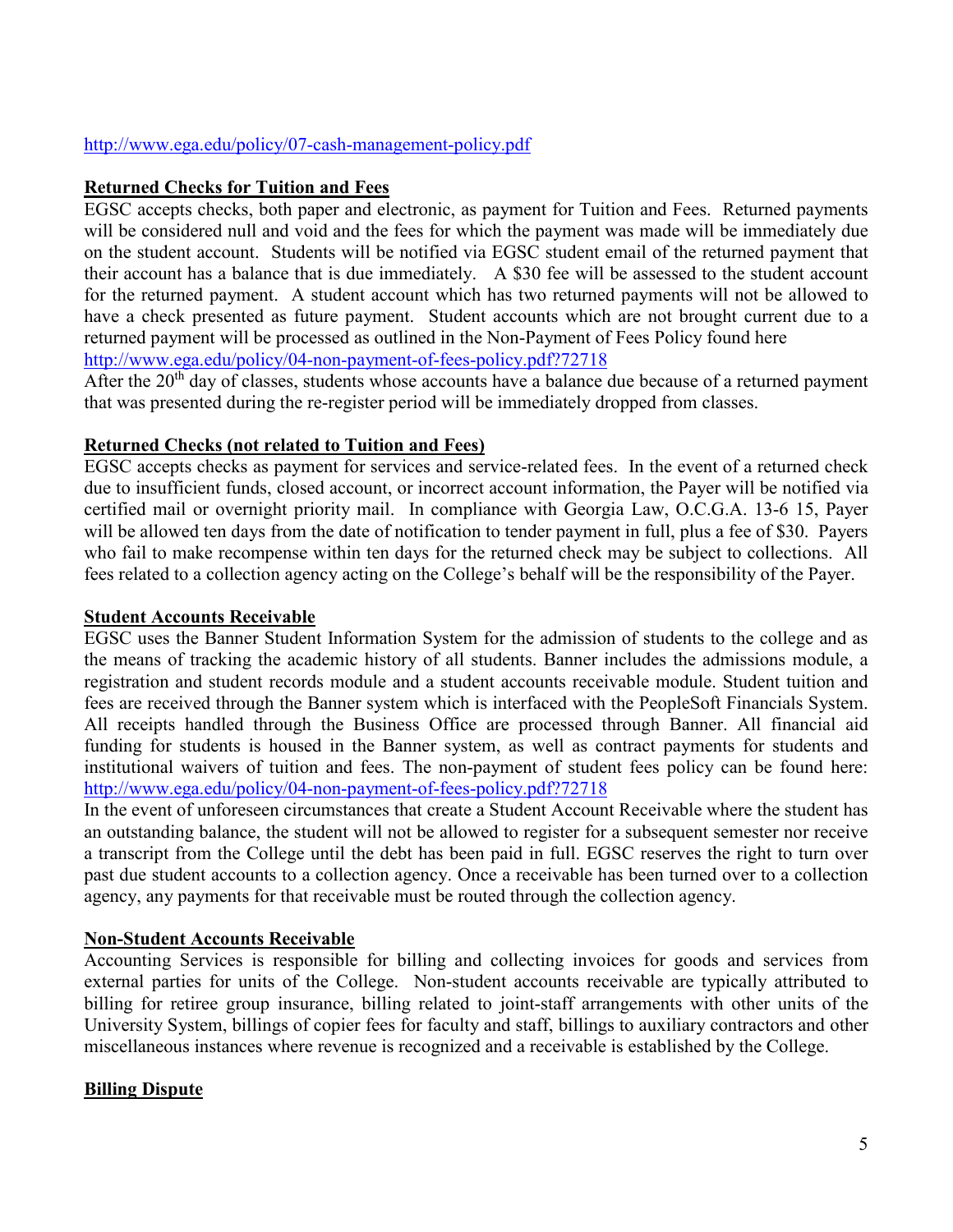Disputes concerning accounts receivable for the institution should be submitted to the Director of Student Accounts and Payroll for review. The Director's recommendation will be forwarded to the Vice President for Business Affairs for final approval.

# **Cat Card Usage**

<http://www.ega.edu/policy/07-catcard-usage-policy.pdf>

#### **Parking Permits and Parking Tickets**

<http://www.ega.edu/policy/13-parking-and-transportation-policy.pdf?52616>

# **Payroll**

The payroll department handles all payroll payments to employees associated with the college. The payroll function ensures that properly authorized compensation and deductions are timely and accurately made. Policies relating to the Payroll function may be found at [http://www.ega.edu/offices/presidents\\_office/policies\\_and\\_procedures\\_of\\_the\\_college](http://www.ega.edu/offices/presidents_office/policies_and_procedures_of_the_college) Sections 7 and 8.

# **Mail Room**

Campus mail and packages are received into the College's mail room located at the rear of the Student Center. Deliveries received from carriers (UPS, USPS, Fed EX, etc.) are logged and the person to whom the package is addressed is notified. It shall be the responsibility of the recipient to pick up their mail and packages and to properly acknowledge receipt thereof.

Departmental mail is sent to the US Post Office daily from the mail room. Each department is responsible for ensuring accuracy of addresses for mail to be sent out. The department to be charged for the postage shall be clearly marked on the outgoing mail. The mailroom always remains locked and is protected by security cameras that are monitored by Public Safety. Key access is given in the Business Office.

Overnight delivery of packages shall be coordinated through the Purchasing Department to ensure that compliance with DOAS Purchasing regulations (Mandatory Statewide Contracts) are followed.

# **FINANCIAL ACCOUNTING / PURCHASING**

The Director of Financial Accounting has direct oversight of Purchasing, Accounts Payable, Travel, Sponsored Accounting, and Asset Management .

#### **Purchasing**

Policies and guidelines have been developed in accordance with policies and procedures established by the Board of Regents, the Department of Administrative Services (DOAS), the regulations of the State Accounting Office (SAO) and the Statutes of the State of Georgia.

The University System of Georgia Strategy and Fiscal Affairs Division, Information Technology Services Unit [\(https://www.usg.edu/information\\_technology\\_services\)](https://www.usg.edu/information_technology_services) governs all procurements related to information technology, hardware, software and consulting services. The State Department of Administrative Services governs all other procurements except those exempted by state law. Public Works Contracting is governed by the University System of Georgia Administration Division, Real Estate and Facilities Unit [\(https://www.usg.edu/facilities/](https://www.usg.edu/facilities/) )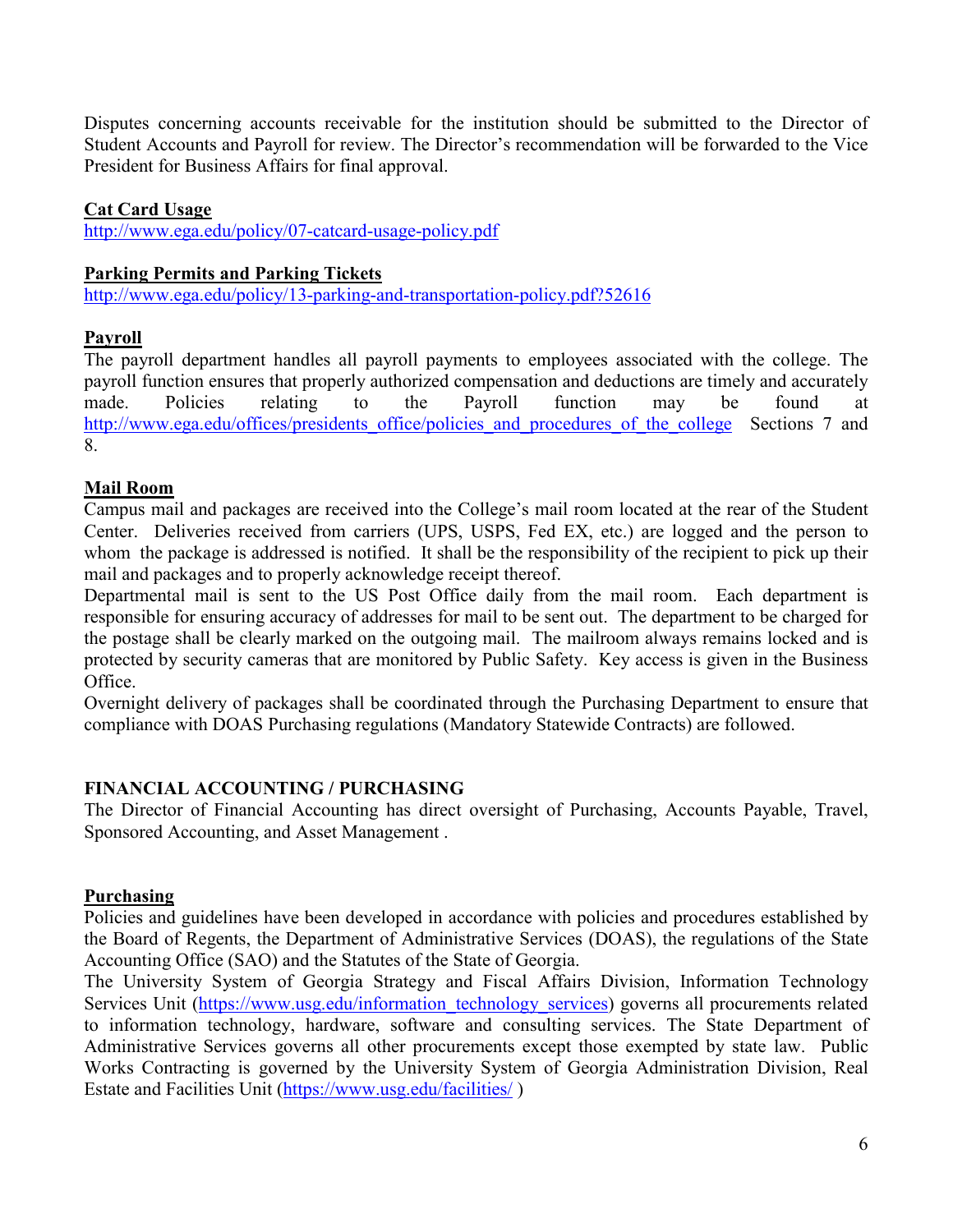The College's Purchasing Department must ensure that all procurements conducted on behalf of East Georgia State College are within the limits of the purchasing authority granted by State Purchasing Division.

This responsibility includes, but is not limited to the following:

- 1. Receiving of purchase requisitions, bidding purchases as necessary, issuance of purchase orders and placing orders.
- 2. Maintaining and operating a central supply inventory of copier paper.
- 3. Delivery, acceptance and redelivering of supplies, materials and equipment orders to the ordering department/division. (It is the responsibility of the ordering department to verify the quantity and condition of the merchandise ordered and to return an approved packing slip to the Purchasing Department to document receipt of the goods.)
- 4. Returning merchandise as necessary.

All services, supplies, materials or equipment required by an employee of the college in the performance of his/her individual duties will be purchased from funds budgeted for such purposes within their department or division.

Employees of the College are prohibited from securing items on a "charge" basis in the name of the College (exception: use of the EGSC Purchasing Card - P-card Policy found at <http://www.ega.edu/policy/07-purchasing-card-policy.pdf> )

# **Purchases for services, materials or supplies without appropriate prior written authority conflicts with the State laws governing purchases and employees who do not comply with this policy will be held personally liable for the costs of the items involved.**

The appropriate forms may be found at [https://myegsc.ega.edu/group/employee/bo.](https://myegsc.ega.edu/group/employee/bo)

An approved Purchase Order is required for purchases and may only be issued by the Purchasing Department after signed and approved departmental requests are received. The type of purchase and method of purchasing is determined by the Purchasing Department.

Certain categories of materials and services are exempt from the purchasing procedures. Invoices for these items are sent directly to the accounts payable department along with a check request for payment. These may include the following:

- Travel (includes lodging, registration fees, mileage and meals)
- Utilities (electric power, water, telephone, internet)

Many products and services must be obtained from preferred and mandatory sources (Mandatory Statewide Contracts). The Purchasing Department will notify the requestor if the purchase must be filled from a preferred or mandatory source and will not be procured from the vendor in which the Quote was obtained.

If an item ordered is not in stock or is obsolete, the Purchasing Department will notify the requestor before proceeding with the order. When a need for goods and/or services is identified that may result in purchases whose total may exceed \$25,000 in value per fiscal year, the required procurement must be presented to the Purchasing Department **before any action is taken**. After review, the requesting department will be advised of the proper course of action.

Procedures established for purchasing are found at: <https://myegsc.ega.edu/group/employee/bo> (Purchasing Guidelines)

# **Information Technology Equipment Purchases**

Computer-related purchases including software and hardware (exception: flash drives) require prior approval of the Vice President of Information Technology. Policies relating to Information Technology are found at: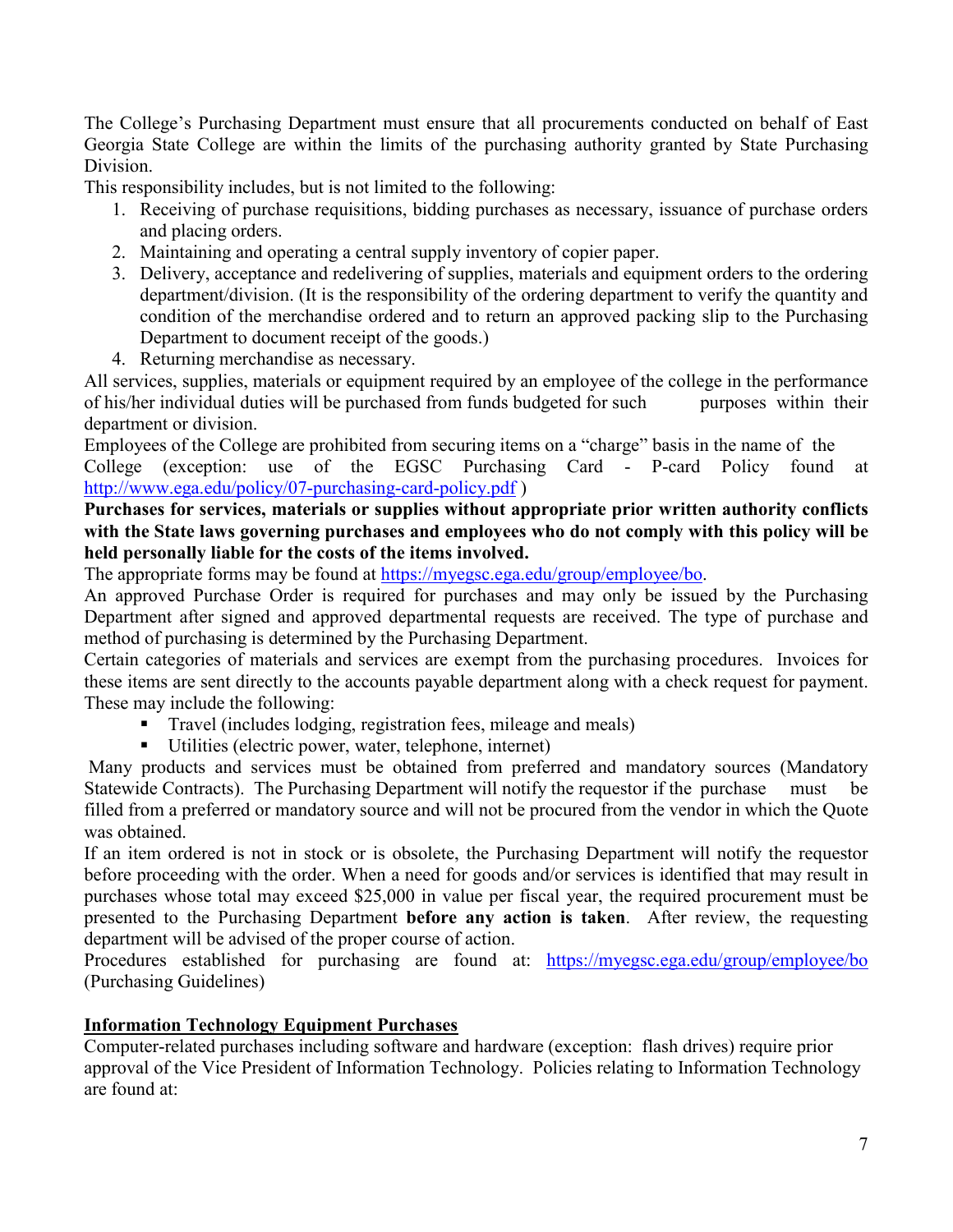[http://www.ega.edu/offices/presidents\\_office/policies\\_and\\_procedures\\_of\\_the\\_college](http://www.ega.edu/offices/presidents_office/policies_and_procedures_of_the_college) Section 11.

# **Use of College Logos and Trademarks**

<http://www.ega.edu/policy/05-identity-standards-for-logo-usage.pdf?33018>

#### **Employee Purchasing**

Absent a specific and approved exemption in state law or as approved by the Chancellor, employees shall not purchase goods or services for personal use through channels used in the purchase of goods and services for a college operation.

#### **Return of Merchandise**

The procedures for returning merchandise to vendors vary based on the reason for the return and the policies of the vendor. Merchandise may be defective, may be under warranty, may be received damaged or may not be the item ordered. Each situation is handled in a different manner with the supplier and/or the shipper.

Most vendors require notification of a return within a specific time frame (generally 5-7 business days after receipt of the merchandise). The Purchasing Department should be notified immediately if merchandise is received that needs to be returned and must be involved in the return of the item. If the department has been the primary contact with the vendor, it shall be that department's responsibility to obtain the Return of Merchandise (RMA) number and specific instructions for the return. Otherwise, the Purchasing Department will handle the return. If payment has not yet been made for the merchandise, payment will not be made until a credit or revised invoice has been received from the vendor. If payment has already been made, a credit will be issued to the departmental budget that was charged once it is received.

# **Contracts**

The EGSC Contract Policy can be found at: [http://www.ega.edu/policy/07-contract-administration](http://www.ega.edu/policy/07-contract-administration-policy.pdf)[policy.pdf](http://www.ega.edu/policy/07-contract-administration-policy.pdf)

#### **Vendor Background Checks**

EGSC shall review services provided to the institution by a vendor when the services require regular interaction with students, employees, monies, sensitive/confidential data, or facilities. In instances when the institution determines that the scope of work being performed by a vendor's employee is such that a background check should be required, the institution will seek appropriate contractual protections, including requiring the vendor to obtain appropriate background checks for all such vendor employees. Vendors maintain full responsibility for the actions of their employees and will be fully responsible for enforcing and implementing an appropriate background check requirement. The vendor will review the results of the background check. EGSC will not check the results of vendor's employees. The requirement for a vendor to conduct background checks on its employees and to indemnify EGSC will be specified in the contract for services.

#### **Purchases of Uniforms and Clothing**

Uniforms, clothing and special footwear are provided to employees in those instances where it is determined that the providing of such items is in the best interest of the College and due to the exceptional or unique requirements of the position(s). Clothing, uniforms and accessories are also provided to student athletes for the performance of their athletic duties, and in some instances to other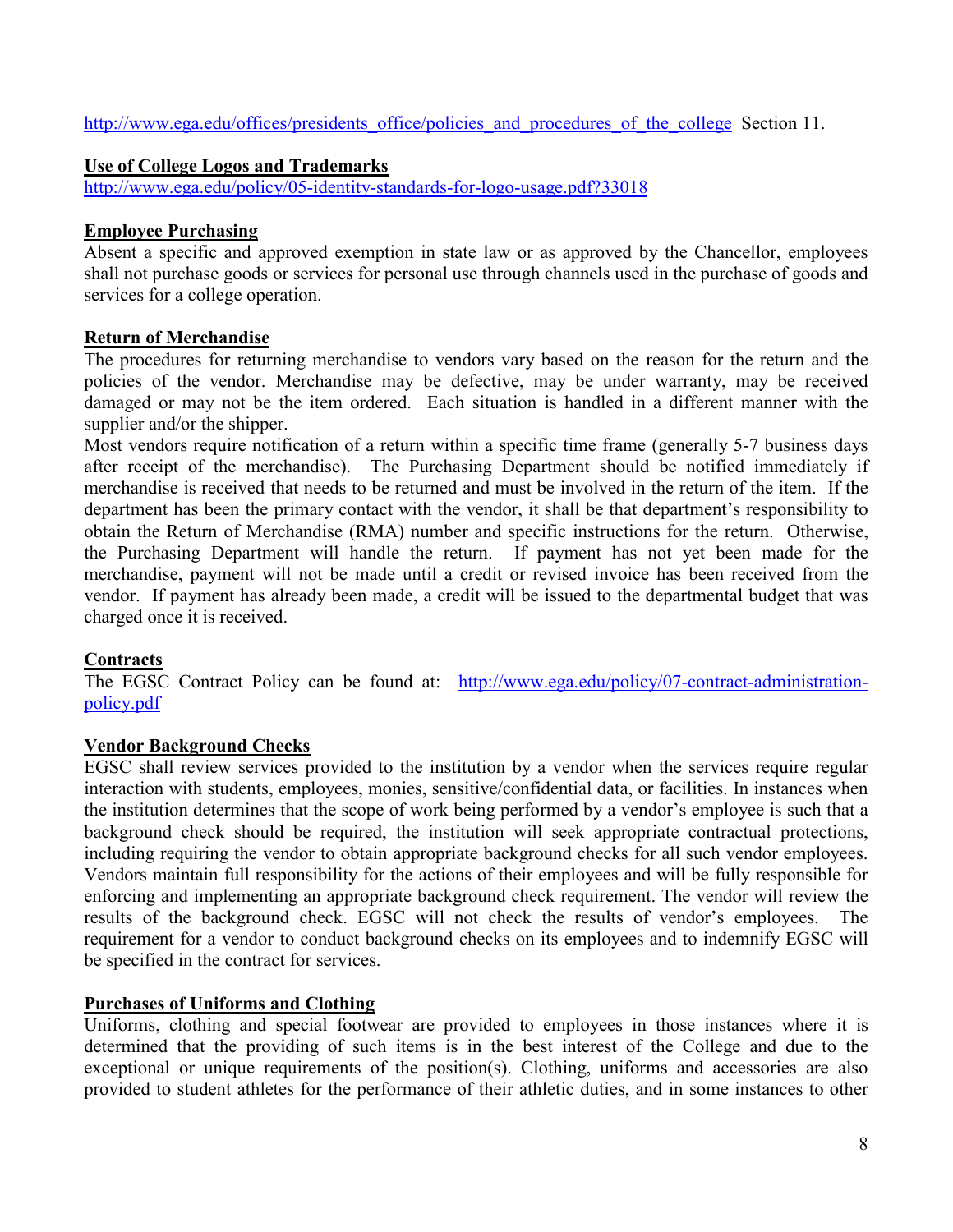students who are asked to perform specific duties or to participate in certain activities. The provision of uniforms or clothing requires specific approval as a prerequisite. Departments that require employees or students to wear uniforms or clothing will pay for the uniforms or clothing from budget funds only after specific approval from a direct report to the President and Marketing. The only means for purchasing clothing is through the submission of a Departmental Request to the Purchasing Department. Under no circumstances should an employee place an order directly with a vendor for clothing or uniforms. The individual approving the purchase (required to be a direct report to the President) must provide assurance the purchase complies with this policy and is necessary for the employee(s) or student (s) to perform his/her assigned duties.

This policy applies to all purchases made with State funds or funds from the EGSC Foundation.

#### **Internal Purchases –Central Supply for Copy Paper**

In Swainsboro, requests for copier paper may be made by e-mail to the purchasing department (purchase  $(\partial_{\xi}e^{i\theta})$  are request should include the budget to be charged, the quantity of cases of paper (standard  $8\frac{1}{2}$  x 11 copy paper), where the paper should be delivered, and the name of the contact (requestor). Plant Operations will deliver the requested quantity of paper via a dispatched work order that is submitted to them by the Purchasing Department. Plant Ops will require a signature of the person who received the order. Charges for the paper will be billed back to the requesting budget at the end of each month.

In Statesboro and Augusta, requests for copier paper shall be submitted to the Administrative Staff at those locations.

#### **Copy Machines**

Campus copiers and printers may be covered under a service agreement through a Statewide contract. Detailed information will be provided to the contact of each machine at the beginning of each fiscal year (or more often if appropriate) by the Purchasing Department.

#### **Accounts Payable**

When a purchase order is issued, an encumbrance is created in the general ledger account. Liquidation of the encumbrance occurs upon payment of the obligation or cancellation of the order. Encumbrances which are liquidated for less than the original amount of the purchase order are subject to surplus and funds may be returned to the State Treasury. USG institutions are expected to process payments to vendors in a timely manner. A good working relationship between the various vendors and the college will benefit both parties. In addition to maintaining good business practices, USG Institutions are mandated by Executive Order of the Governor of the State of Georgia to pay invoices within thirty (30) days from the latter of:

- **Invoice date**
- Date the invoice is received by the institution
- Date goods and/or services are received by the institution

#### **Invoice Routing**

The Accounts Payable Department is responsible for maintaining information concerning the status of all invoices. This information is used to age unpaid invoices and to provide information helpful in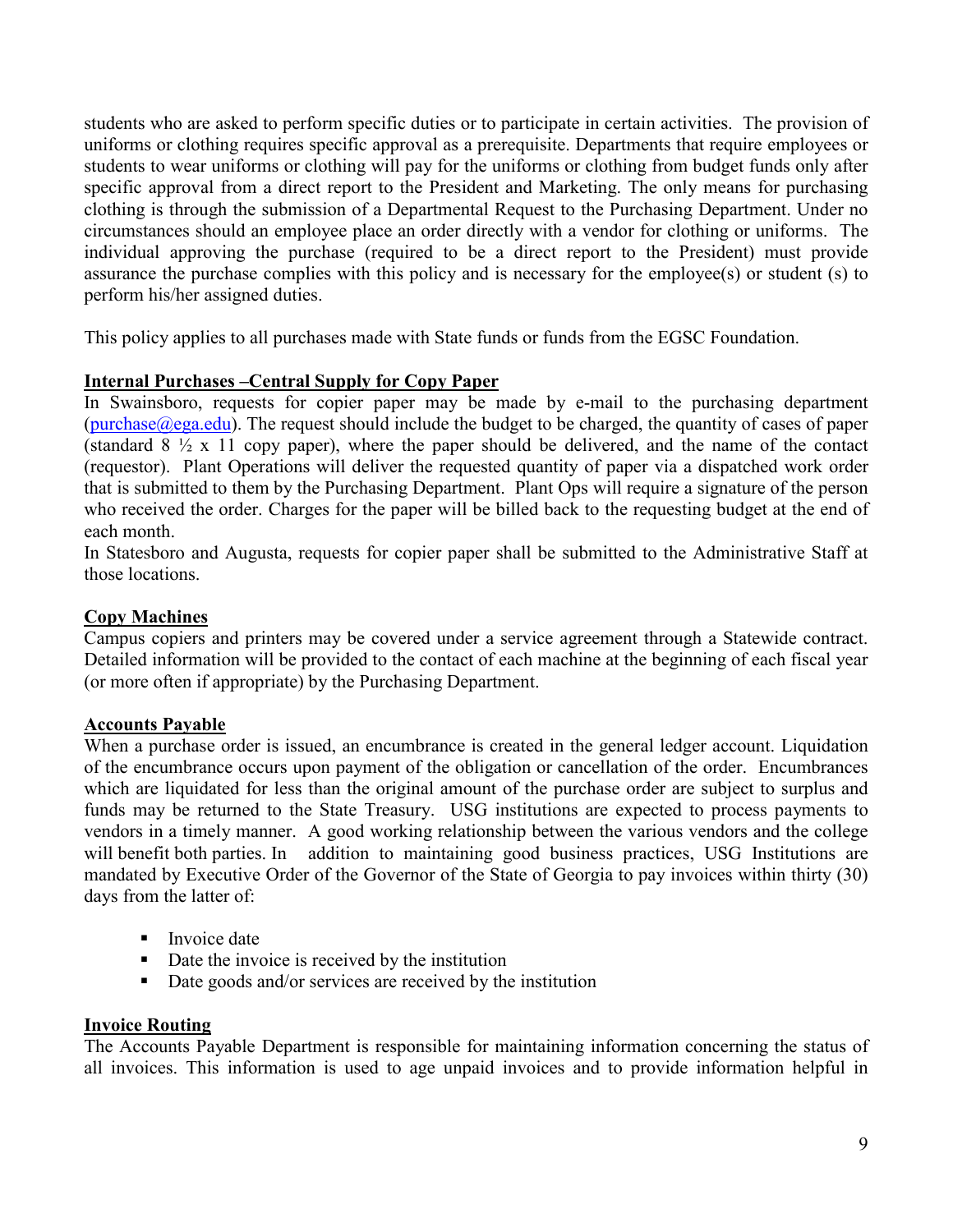answering vendor inquiries. The Accounts Payable Department serves as liaison between the College and the vendor. Invoices should be addressed to: EGSC

Accounts Payable 131 College Circle Swainsboro, GA 30401

[ap@ega.edu](mailto:ap@ega.edu)

Invoices should never be sent directly to an EGSC employee. When invoices are received, Accounts Payable will notify the appropriate department for verification and approval to pay.

#### **Prepayments**

In accordance with state law, a payment will not be remitted prior to the receipt of materials, goods, supplies or services except when it is mandatory that the payment accompany the Purchase Order. Prepayments are normally required for registration fees, lodging, and subscriptions. In most other instances, prepayments are discouraged.

If the terms of the purchase of goods or services require a prepayment, a check request attached to appropriate document (hotel confirmation, registration, subscription notification) should be forwarded to the Accounts Payable Department. (For lodging and Registration – an approved travel request form must be in the Business Office prior to purchase/payment transactions being made).

#### **Georgia Sales and Use Tax**

As a unit of the University System of Georgia and the State of Georgia, EGSC is exempt from the payment of Georgia Sales and Use Tax. Sales tax exemption forms should be provided to vendors to eliminate sales tax from appearing on invoices or from being collected at the time of sale. The timing of when to provide the sales tax exemption form is influenced by the type of purchasing activity. Questions related to tax exemption should be directed to Accounts Payable. Funds held in Agency Accounts on behalf of non-exempt organizations as well as the East Georgia State College Foundation are not exempt from Georgia Sales and Use Taxes. College employees must provide a tax exemption certificate to the vendor at the time of making the purchase. An employee, who uses Petty Cash to purchase items that will be charged to a budget supported by State Funds and fails to use a tax-exempt form, thus paying the tax, will not be reimbursed for the taxes that they pay.

#### **Taxes of Other States**

Generally, the College is not liable for sales taxes of other states if the transaction is consummated in the State of Georgia. If title passes in another state, the College is liable to pay taxes if specific tax exemption is not obtained.

#### **Travel of Employees**

<http://www.ega.edu/policy/08-fleet-management-and-motor-vehicle-use-policy.pdf?8718> <http://www.ega.edu/policy/07-travel-policy.pdf?8718>

#### **SPONSORED ACCOUNTING**

The Director of Financial Accounting has direct oversight of Grants, Scholarships and Asset Management.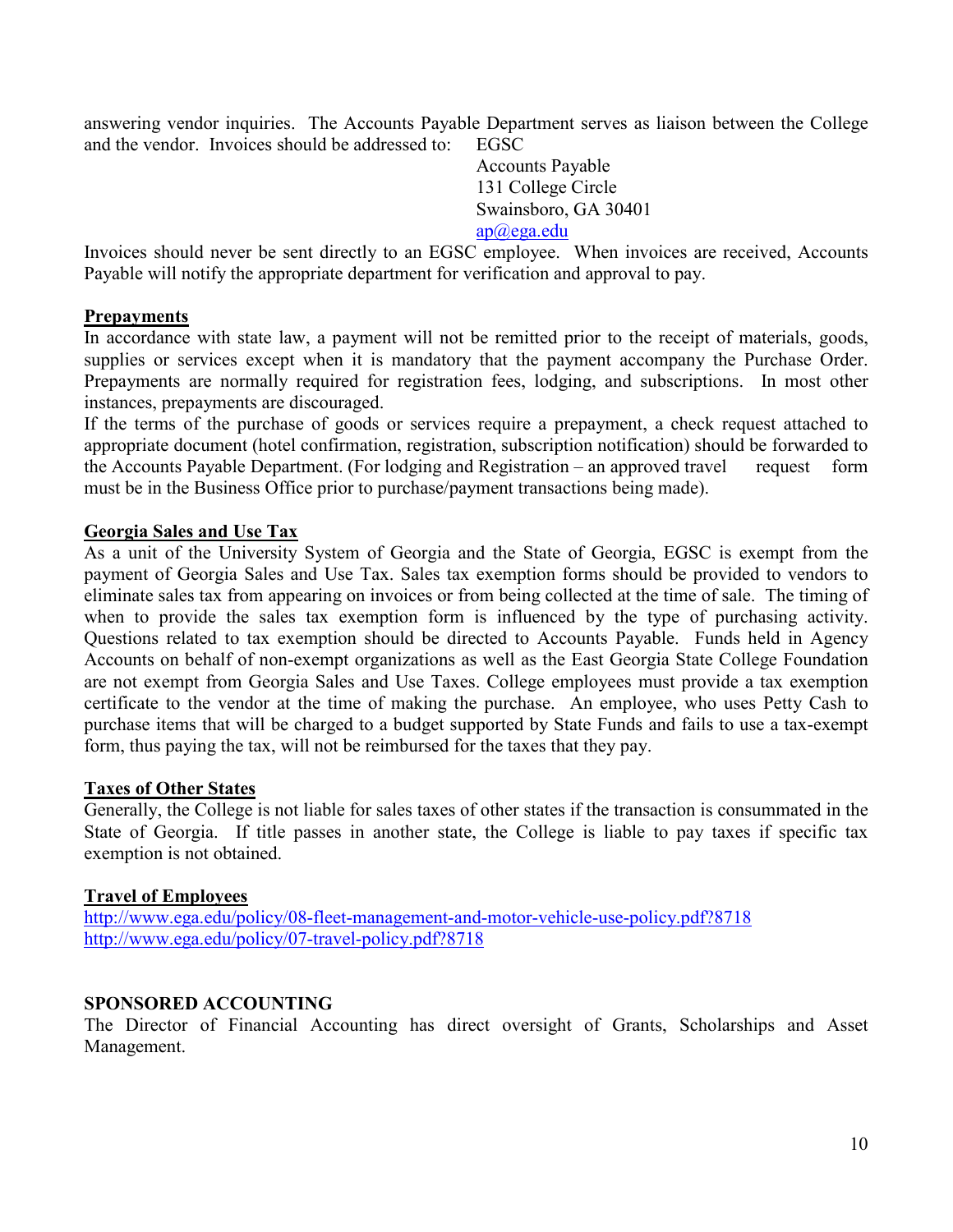#### **Scholarships**

EGSC serves as fiduciary agent for a variety of scholarship funds. All scholarships are awarded through the Office of Financial Aid in order to prevent duplicate or over-awarding of federal financial aid.

Scholarship funds come to the College in several ways - from governmental agencies, from the EGSC Foundation, from individuals or private entities. The recipients of scholarship funding are chosen either by the College (Office of Financial Aid or the EGSC Scholarship Committee), by the donor or by an individual(s) specified by the donor. The Office of Financial Aid determines the recipients of all governmentally funded (academic and/or need-based) grants and scholarships such as HOPE, Pell and SEOG based upon the criteria considered Restricted Funds. HOPE is a scholarship program and is accounted for in Designated Scholarships.

The Scholarship Committee awards all other institutionally awarded scholarships at East Georgia State College's financial records. In the case of privately awarded scholarship funds, the donor or entity funding these scholarships determines who will receive them. Checks are delivered to the College or the recipient and may be made payable to the student and/or the College. These scholarships are deposited and expended as Designated Scholarships. The purpose of the Scholarship Committee is to formulate and maintain standards for the award and administration of scholarships as necessary to maintain an excellent learning environment. Its duty is to evaluate applications received for scholarships based on criteria recommended by the committee, and make recommendations concerning worthy recipients for these scholarships.

#### **Grants**

East Georgia State College has processes in place to assist faculty and professional staff in seeking and applying for extramural grant funding to support the mission of the College. Pre-award guidance may be found on the Business Affairs Resources page at: <https://myegsc.ega.edu/group/employee/bo> To begin the proposal development, please contact the Vice President for Institutional Advancement; and the Director of Financial Accounting for budget development.

#### **ASSET MANAGEMENT**

#### **Asset Management – Surplus Property**

Business Affairs is responsible for tracking campus assets. Campus assets that are no longer needed in a department may be sent to Surplus for redistribution on or off campus, or to be disposed of. The procedure for requesting the surplus or moving of a campus property (furniture, equipment, etc.) is found at <https://myegsc.ega.edu/group/employee/bo> (Business Office - Surplus Request or Equipment Transfer).

#### **MISCELLANEOUS**

#### **Agency Funds**

Agency Funds are used by campus units to hold funds which do not belong to the College. The Board of Regents of the University System of Georgia allows East Georgia State College (EGSC) to establish accounts to perform educational and administrative tasks as needed. Departments, organizational units, individuals, or groups may request establishment of accounts. The Vice President of Business Affairs (or designee) will review all requests for appropriateness. Funds held in Agency Accounts are subject to being swept by the Institution if the account has not had any activity for a period of three years.

Agency funds may be categorized as Scholarships – Designated Local & Private, General Deposits, Student Deposits, Student Clubs and Activities, Payroll Deductions and Other Agency Funds. In order